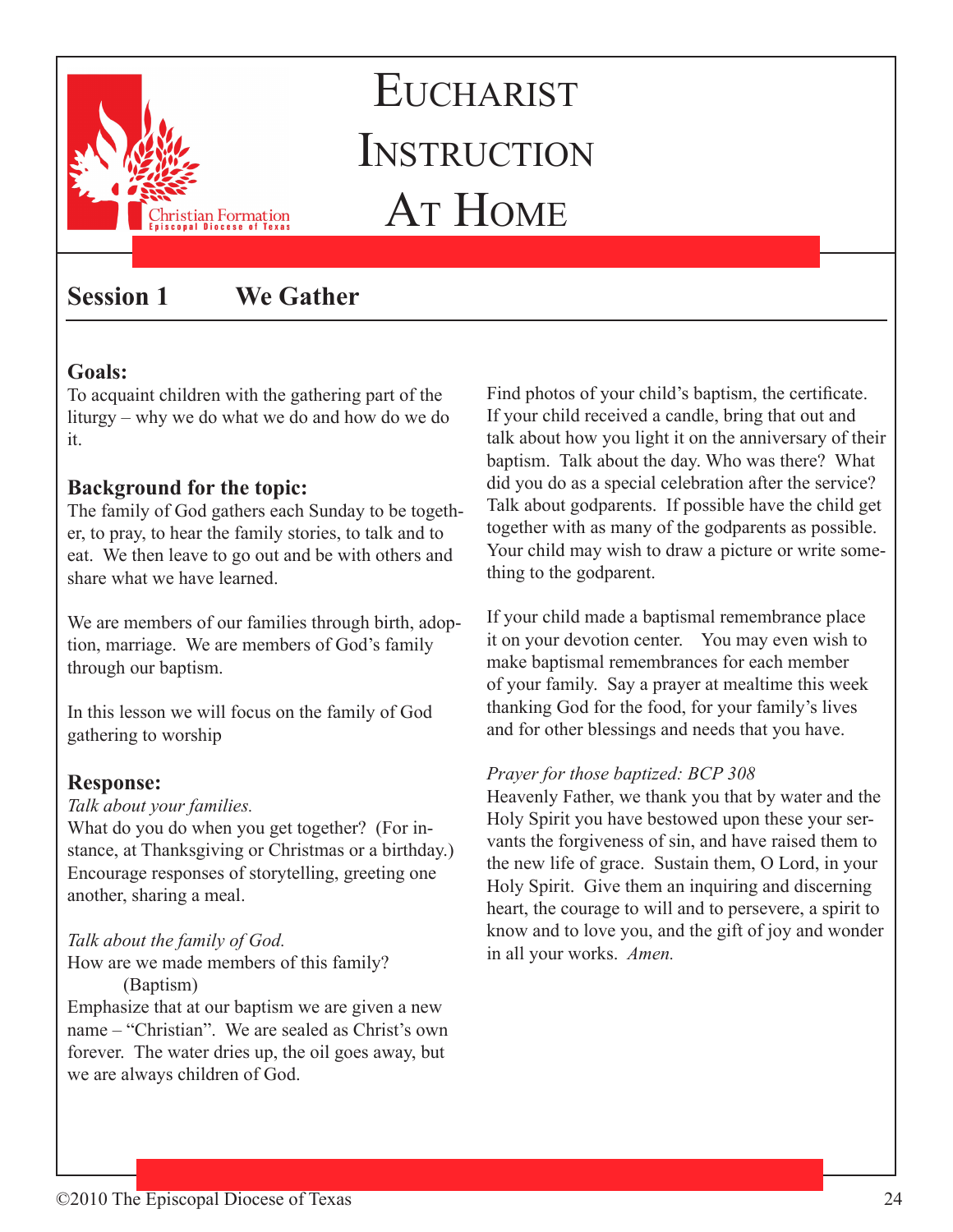

# **Session 2 We Hear the Word of God**

# **Goals:**

Families have stories. The Church has a story too. We hear these stories at every Eucharist.

# **Background for the topic:**

When families get together they visit, tell stories. These stories help the family know who they are and what is going on in their lives.

When the church gathers for worship we hear the stories of our faith – the Old Testament stories, the Psalms, the stories of the early Church usually through the words of Peter or Paul, and the stories of Jesus' ministry – the Gospel. These Old Testament stories come from the part of the Bible that we share with our Jewish brothers and sisters. We will hear stories of Moses, Sarah, Ruth, Samuel, Esther, and David, and of the prophets like Isaiah, Elijah, Jeremiah, Micah who lived before Jesus. The Psalms are the oldest songs of God's people. These were the hymns that Jesus would have sung in his worship at the Temple. The Epistle stories are like letters or emails that were written to early Christians to help them on their journeys. The last reading is the Gospel. Gospel means good news and the good news is that Jesus loves us. This reading is so important that we stand for this reading and sometimes there is even a little procession.

In this part of our worship we pray, sing hymns and listen to these stories.

### **Response:**

Talk about family gatherings, reviewing briefly from first session. Who tells the funniest stories in your family? Whose stories do you like best? What stories do you tell?

Young children may need some help in learning a story about themselves or their family. You might enjoy putting together a "picture book" to help the child with the story. Choose photographs or draw pictures of a good story for the child to tell about themselves or their family. You might enjoy looking at a book of the Christmas story for inspiration or another Bible story. Older children could parallel their own story with a biblical story.

Part of your family devotions this week could include some storytelling time. Read a favorite Bible story together. Ask, "where do you fit into this story?" "How do you think the people in the story felt about….?"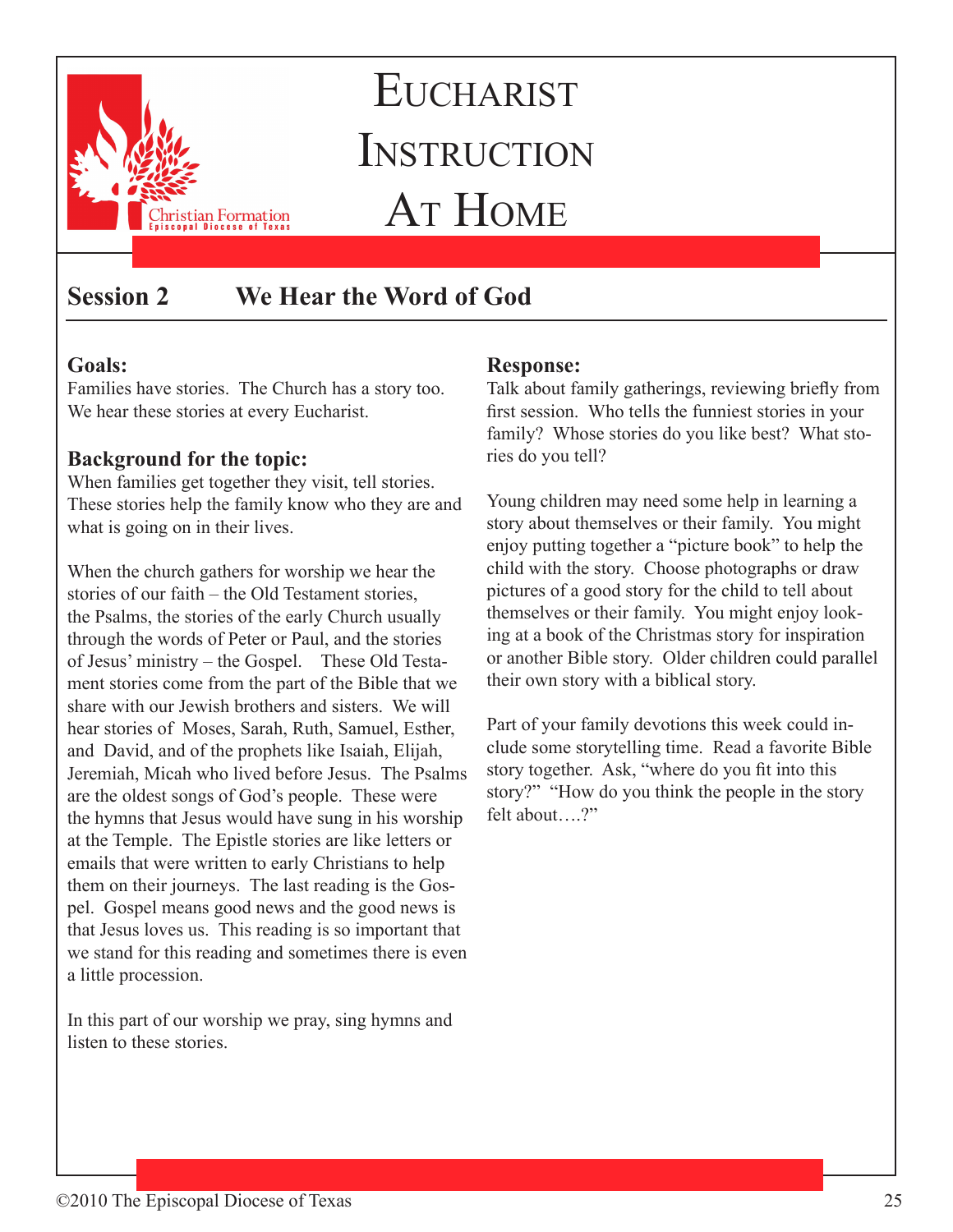

# **Session 3 We Respond to the Word**

# **Goals:**

To help children begin to understand the importance of putting themselves into the biblical story, the story of God's family. Our stewardship is one way we respond to God's word too.

# **Background for the topic:**

We have come together as the family of God. We have sung praises, we have prayed and we have heard God's word through the Old Testament, Psalms, Epistles and the words of Jesus through the Gospel. What does this mean for us? The sermon is a time in the service in which we hear someone explain to us the readings – how they are tied together, what they meant then and what they mean to our lives today. Just like children will ask their parents or teachers to explain something to them, we turn to our leaders in the congregation to help us understand.

We can then think about how we will go out that week and share Jesus' love with others. We will also hear musical offerings from a choir. If we listen carefully we can hear either actual words that were read from scripture or something of the theme. This offering from the choir is like our offerings that we will give.

We will then say a Creed – some words that explain that we believe what we have heard, along with Christians all over the world. We will pray for ourselves, the world and others We will also tell God that we are sorry for the wrong things that we have done (like when we tell someone we are sorry that we hurt their feelings, etc.) and ask for forgiveness for ourselves and others.

Then we will share the peace of God. And we are now ready to share in Jesus' meal.

# **Response:**

*Look at the child's 3 pictures from class.* What do you learn from this? Ask them to tell you the story. Other family members can share in the storytelling as well.

*Look at the readings from the past Sunday.* Bring your bulletin home so that you will have the references (maybe even the scripture written out.) Find these readings in your own Bible. Is one of them a favorite? Is one them really new?

*Talk about forgiving others.* How do we do that? What happens when we do?

*Read the story of the Prodigal Son.* (Luke 15:22-32)

- How do you think the father felt when the youngest son left? When he returned?
- How did the oldest son feel when the younger brother left? When he returned?
- How did the youngest son feel when he left? When he returned?

In the *Catechesis of the Good Shepherd* this story is called "The Found Son." What does that say to you?

Make a forgiveness banner to serve as the underlay for your devotion space. Cut pictures from magazines or words to glue on a piece of construction paper that symbolize those things for which you want to be forgiven or to forgive others.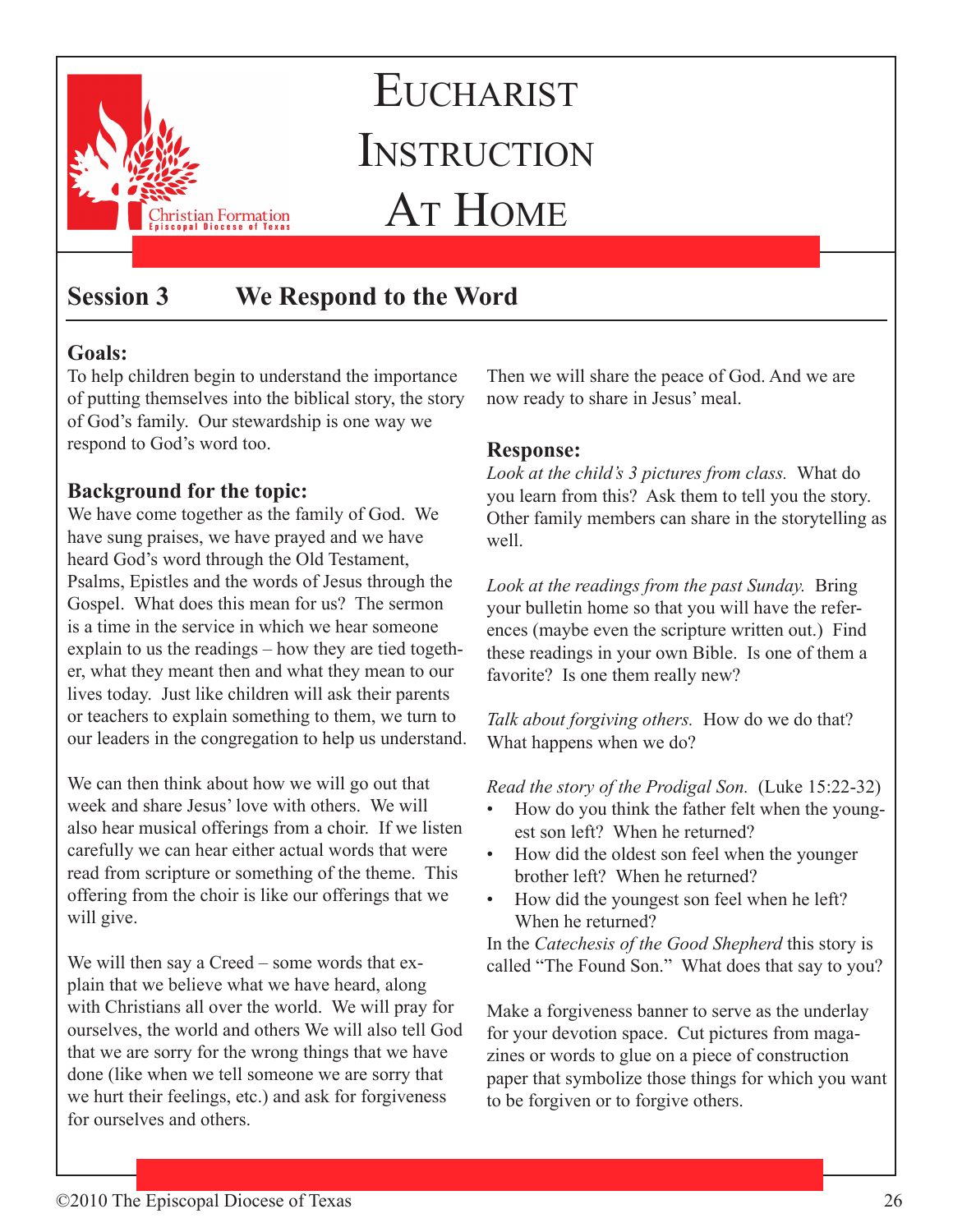

# **Session 4 We Offer Our Gifts**

### **Goals:**

To help children appreciate the many gifts they have been given and to share those gifts with others. It is easier to ask for help than to give thanks.

# **Background for the topic:**

Celebrations are so important to us all, and especially to children. Children have a way of cutting to the chase and making something relevant and real. Celebrations are ways in which we remember. We celebrate birthdays, wedding anniversaries, graduations, baptisms and holidays. We retell the stories of the event; we usually share a meal or food of some sort. We remember who we are in these celebrations and we celebrate who we are because of these events. We don't come to birthday parties with sad faces. We are happy.

The family is the child's primary source of faith development. Likewise the celebration of the Eucharist is the heart and soul of our faith life. Everything else we do flows out of this. We all come to a fuller sense of the Eucharist as we continue to come together to celebrate this meal. We are happy to come to the Lord's table each Sunday where we will meet Jesus! That is good news.

It is our privilege to serve as role models of lived faith and love for our children (all our children). Children model their lives upon the lives of adults who are important to them. When we share our faith with our children and invite them to grow upon in that faith, we ourselves come to a closer relationship with God.

 And when we come together to celebrate, there is always someone who has worked very hard to make the time special. They may have made special food, cleaned the house, and decorated with flowers, pretty plates. They may have set a beautiful table around which we would eat. This is their gift to us. In the church when we come together to celebrate someone has worked hard to make the time special. Some of these people we never see doing this work. There are people who clean, arrange the flowers, clean the special cloths and dishes we will use in the Eucharist, set out the bread and wine, read the stories so that they know them, prepare a sermon that helps us understand the readings, prepare and practice the music. We have an altar – a table on which we celebrate Jesus' meal. It is a special and holy place, and it is covered with a beautiful cloth and sometimes a beautiful colored cloth as well.

These are all part of our offerings when the family of God gathers. We will give our gifts of money at the start of this part of the service and some people from the congregation will bring forward the bread and wine to be used in the Eucharist, symbolizing that they are the gifts of the people for the people of God and ask Jesus' blessing on them.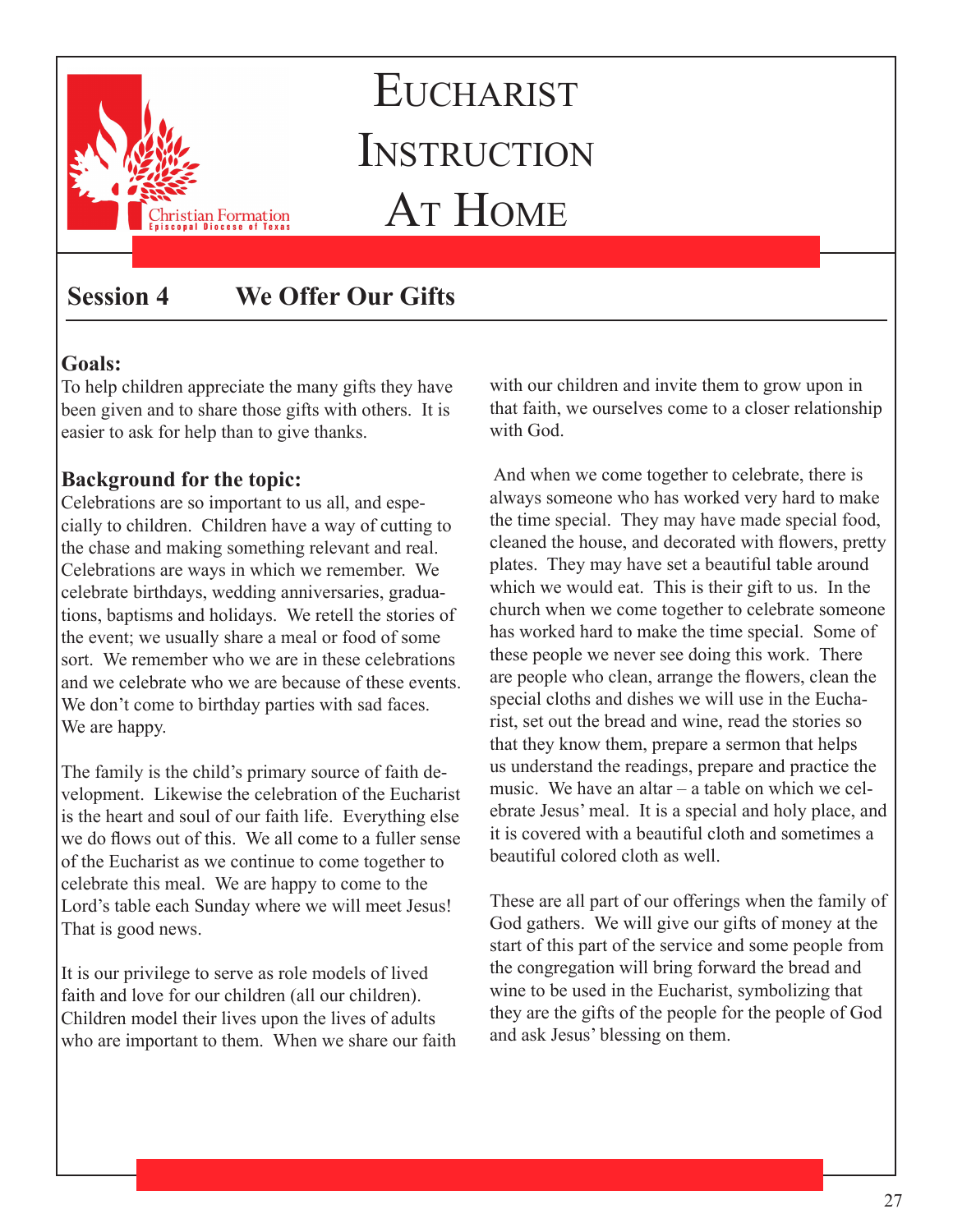#### **Response:**

*Talk about celebrations.* How do you as a family celebrate birthdays? Thanksgiving? Christmas? First day of school?

If you have special china, linens, silverware show these to the children. You could even have a celebration dinner this week using these items. Talk about how special preparations are done for festive meals. What can the child do to help? Or you might have a meal that is special to the child and include some balloons and a special treat.

Ask the child about special meals at church. How does the church prepare for a special meal each week?

*Talk about giving gifts.* What kind of gifts do we like? What kind of gifts can we bring to church? Look around the church on your next visit. Point out vases, flowers, books, Church School classes and materials. All these are gifts that we give with our offerings.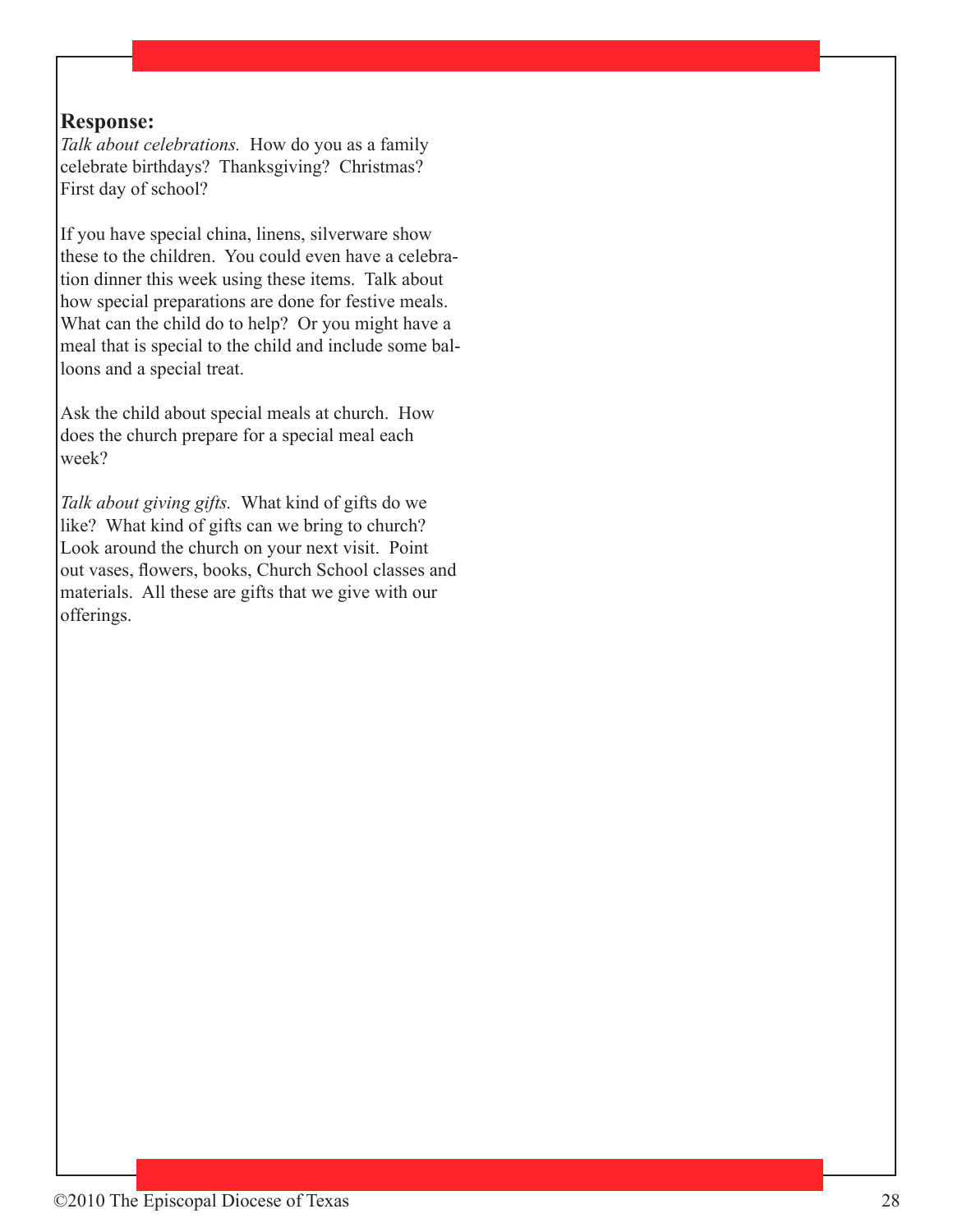

# **Session 5 We Celebrate**

# **Goals:**

The Eucharist is the family of God's celebration.

# **Background for the topic:**

The table has been prepared as we brought our gifts forward. The priest has placed the special cup (chalice) and plate (paten) with the bread on it. A little water has been poured in the cup of wine. And now we gather as the family of God to celebrate this special meal. We have been getting ready for this meal in the service to this point. We have gathered as a family, sung our songs, listened to our stories, heard how we might put ourselves into these stories, prayed for ourselves and others, asked for forgiveness and shared the peace of God with our friends. We have offered our gifts of money, bread and wine and now we are ready to come to the meal.

We will hear stories and sing songs of praise and thanksgiving. We remember Jesus' words to his disciples at the last Passover meal when he told them to eat the bread and drink the wine and remember him and he would be with them. We hear this as a story. We will pray that Jesus will use us for his work. This is like the grace we would say before each meal that we eat. And then as the family of God we are invited to pray the prayer Jesus taught us, The Lord's Prayer. We may sing another song reminding us that we are the family of God coming together for a special meal – not just any meal. The bread and wine are symbols of Jesus' body and blood. We are not really eating meat and drinking blood. We will hear the words "the Body of Christ given for you." "The Blood of Christ shed for you." We will respond with "Amen" to show that we believe this.

We don't know exactly how this happens or when it happens, but we believe that we are sharing in Christ's sacrifice to us and that he loves us.

We will sing hymns or the choir will sing during this time. It is a joyful time, a festive time, not a sad time. We can think about sharing a meal with Jesus, his disciples and all the saints who have gone on before us – we are all together.

Now, when we have dinner at someone's home, we don't rush off as soon as dessert is finished. We stay a bit and visit and we certainly thank the host/hostess for a lovely time and meal before we leave. So the same is true for the Eucharist. After everyone has finished and returned to their pews, we say a prayer of thanksgiving. We may also say special prayers and give some bread and wine to a person called a Eucharistic Visitor who will take communion to someone in the church who might be too sick to come to church. Then we join in singing a hymn and get ready to leave.

### **Response:**

*Ask your child about the sacristy.* What did they see there? What did it remind them of? Ask the names of the special dishes used. Have your child draw a picture their plate at a celebration meal. Have your child draw the plate and cup used for the Eucharist.

*Discuss manners.* How do we behave in church? In the grocery store? At school? At home? On the playground? What is the same? What is different?